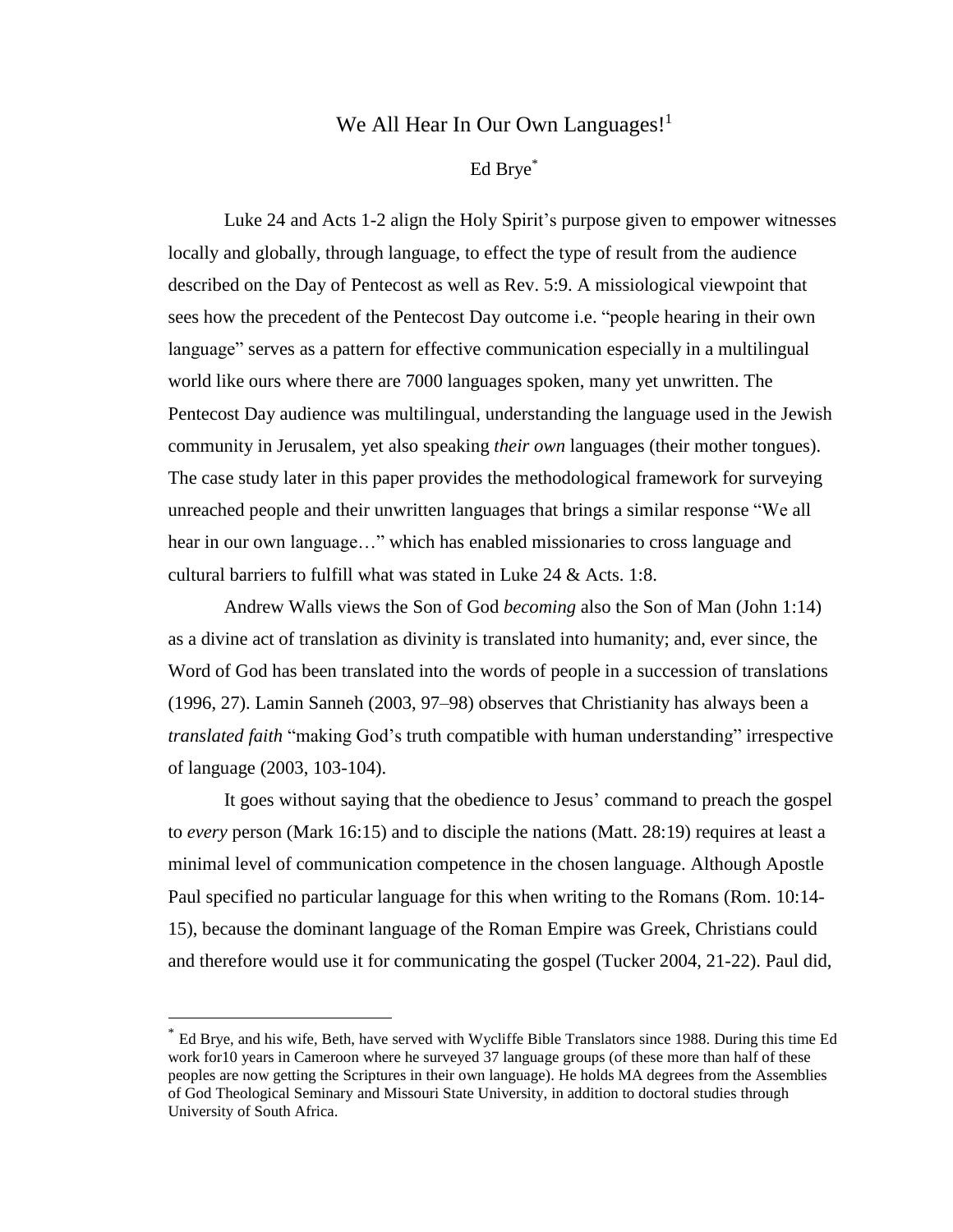however, acknowledge the existence of other languages (Acts 14:8-20a; 21:37-40) and the importance of making oneself understood (1 Cor. 14: 9-10).

Apostle Paul, of course, knew how 'other tongues' were intelligible to the listening audience of the Day of Pentecost (Acts 2:4) in what Craig Keener states (2012, 780) was a multicultural emphasis introduced in Acts 1:8 in which God's own message (like prophets of old, 2:17-18) crossed cultural boundaries (2:4-11). What could better symbolize the power to cross such barriers than the ability to speak in languages one had not learned (Keener 2012, 804-805, 821; Gary McGee 2010, 61-76)!

#### An Era to the Unreached Begins

The Bible translation trajectory spanning two millennia (Noss, 2007, 24) started to spike sharply in 1917 after William Cameron Townsend went inland into Guatemala to sell Spanish Bibles. There, he discovered a people numbering 200,000 who spoke only their own *unwritten* language, and most didn't understand Spanish. During the twelve years it took him to learn the language, create an alphabet, study the grammar, and translate the New Testament into Cakchiquel his close colleague Leonard Legters surveyed other ethnic minorities and languages for their "distribution, numbers, characteristics, and strategic centers" (Stevens, 1995, 48). Thanks to his friendships with individual Cakchiquel men, especially Francisco "Frisco" Diaz, Townsend was inspired to translate God's Word into *other* languages as well. When naysayers urged him to forget low status groups or those that looked like they would die out, he took guidance from Matt. 18:11-12 to leave the ninety-nine and to search for the lost one (Townsend 2008, 327).

His concern for the lost prompted his startup of Camp Wycliffe, named in memory of John Wycliffe who had translated the entire Bible into English in 1383, in Sulphur Springs, Arkansas to train and send out candidates. In 1934, he founded the Summer Institute of Linguistics (SIL) for reducing unwritten languages to writing and translating the Scriptures. Townsend's focus on language barriers and Donald McGavran's focus on social barriers within such language groups marked what Ralph Winter (1981) recognized as the onset of the Unreached Peoples Era of Protestant missions. SIL's "sister" organization, Wycliffe Bible Translators, was founded eight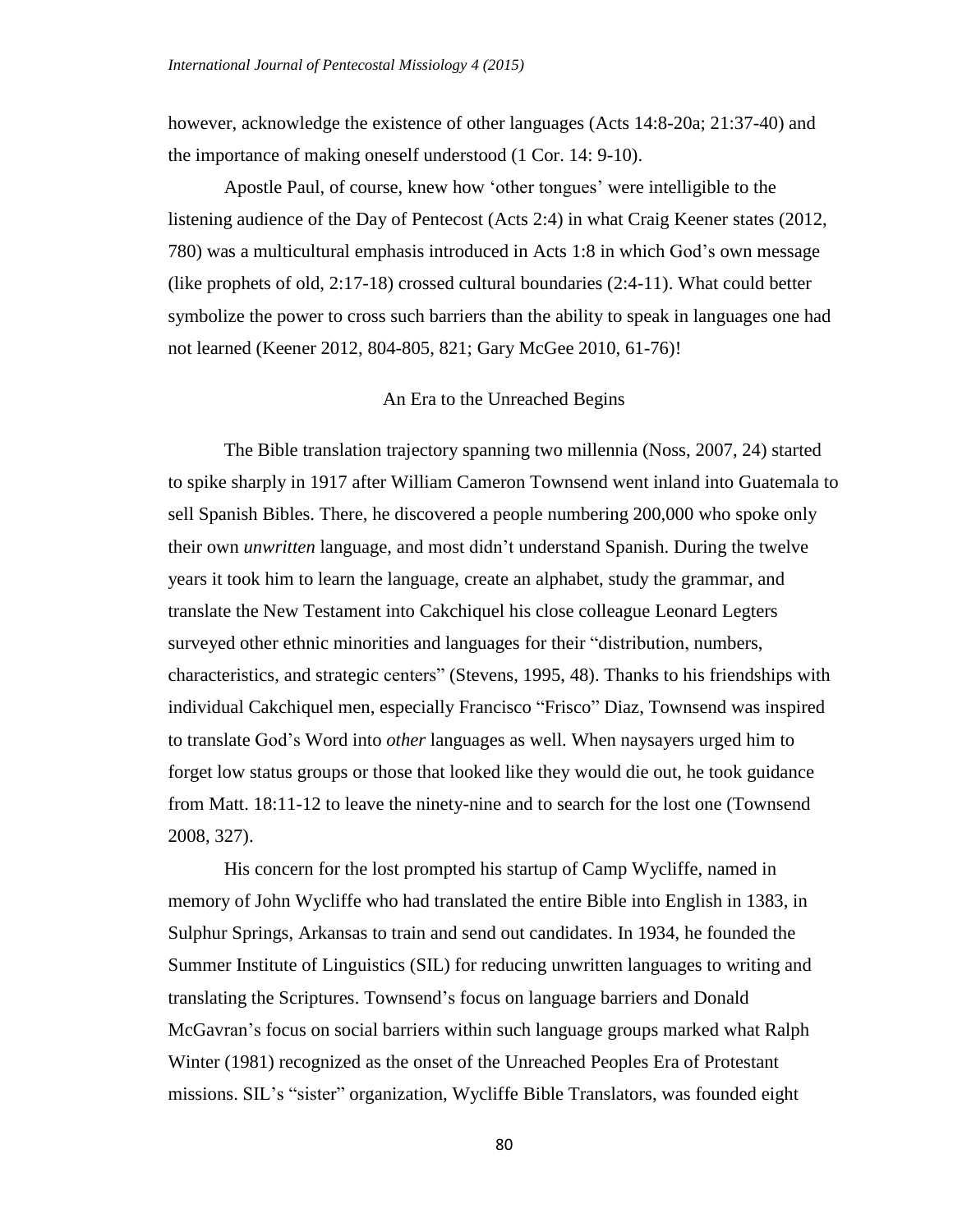years later to relate to the Christian public about the field work. Each organization pushed inland in faith, after the pattern of Hudson Taylor's China Inland Mission (Aldridge 2012, 4).

### Developing Task Assessment

In 1951, SIL compiled an annotated list of 40 groups into an "Ethnologue" in an effort to start identifying *all* language groups. By then, Morris Swadesh (1950) had assembled a core list of 100 words that he believed were found in all cultures (Murray, 1998, 29), and in 1956 Sarah Gudschinsky (1956) devised a method for inspecting word pairs to identify 'cognates.' Could knowing the similarities between word pairs be useful for predicting intergroup communication between the speakers of the languages from which the compared words were taken? In the 1960s and early 1970s an SIL team in Mexico set out to develop an intelligibility test (Bergman 2005, 4), culminating in Eugene Casad's *Dialect Intelligibility Testing* (1974).

The number of languages annotated in the *Ethnologue* continued to increase, yet not all had been identified. At the SIL International Conference in 1981 there was eagerness and resolve to see task assessment completed. Questions were posed the next year at a sociolinguistics conference about how peoples' understanding or bilingual speaking proficiency in a given language might influence their preferences to use Scripture. In 1984, the first survey course was launched to provide training about comparing word lists, testing intelligibility, and asking questions (Bergman 2005, 5). Ted Bergman, the task assessment coordinator, started to compile articles for a *Survey Reference Manual.* Taking Joseph Grimes' 1986 article "Area norms of language size," he listed (2001) by continent, population thresholds below which language groups may be considered threatened: Africa (10,000), Asia (3,000), Australia (30), North America (1,000), Pacific (250), and South America (300). In 1989, the *Survey Reference Manual* was presented at SIL's inaugural International Language Assessment Conference (ILAC) on the theme of decision-making. Other threshold criteria were established for comparing word lists (70% phonetic/lexicostatistical similarity), intelligibility/understanding (75%), and bilingual proficiency or speaking ability (Foreign Service Institute proficiency level 3) (Bergman 2005, 8-9). Also, as Barbara Grimes (1990, 41) highlighted, people could not be considered 'reached' so long as they didn't have the Scriptures (2 Tim. 3:16-17).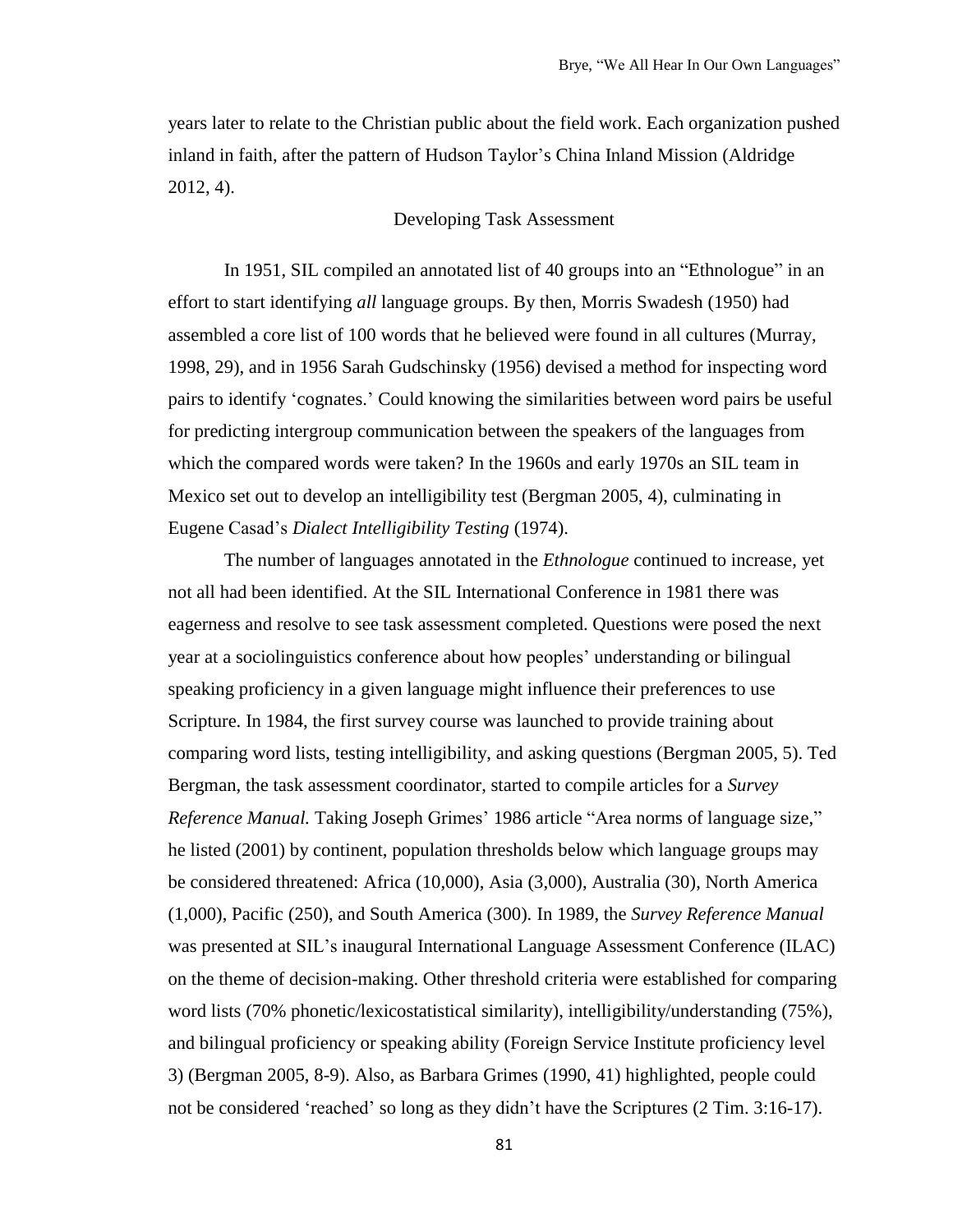In 1999, both Wycliffe Bible Translators and SIL adopted Vision 2025 to see the Bible translation process begun in *every* language group, where needed, by that year. At the time, nearly 350,000,000 people spoke roughly 3,000 Bibleless languages. Townsend's "one in 99" was 5% of the world's population!

#### Case Study: East Beboid Cluster

By now, my wife, Beth, and I were team leaders of SIL's survey department in Cameroon, a sub-Saharan country of 280 languages on a continent in which Africans comprise 12.9% of the world's population yet their languages make up 30.2% (2,146) of the global total (Lewis, Simons, and Fenning*,* 2014, 31). Our department split into two teams, one going to West Beboid and the other consisting of Cameroonian linguist Dr. Domche, my wife, and me to East Beboid.<sup>2</sup>

### The Rapid Appraisal Survey

The Rapid Appraisal (Bergman 1991, Stalder 1996a, 1996b) was the method of choice for *quickly* assessing key variables: languages and dialects, people's usage of these, and relative group viability about whether people would continue to use their language(s) into the next generation. Preliminary estimates of dialects and languages were obtained by asking:

- 1. Where do people speak *exactly* as you do here (= same dialect of the same language)?
- 2. Where do people speak *like* you (Chambers and Trudgill 1998, 3-7; Edwards 1994, 23; Wolfram and Fasold 1974, 34) (= different dialect, but same language)?
- 3. Where do people speak a 'talk' that is *not* your talk at all? (= different languages).

There was one main *lingua franca*, Pidgin. By definition, it had no *native* speakers in the cluster although people used it when no other language was shared, but people's degree of speaking proficiency varied by the type and frequency of interaction (Arends, Muysken, and Smith 1994, 3). Two other languages were English and French, both official languages for educational and governmental purposes, but both were acquired primarily in schools. As a consequence of school attendance being so low in the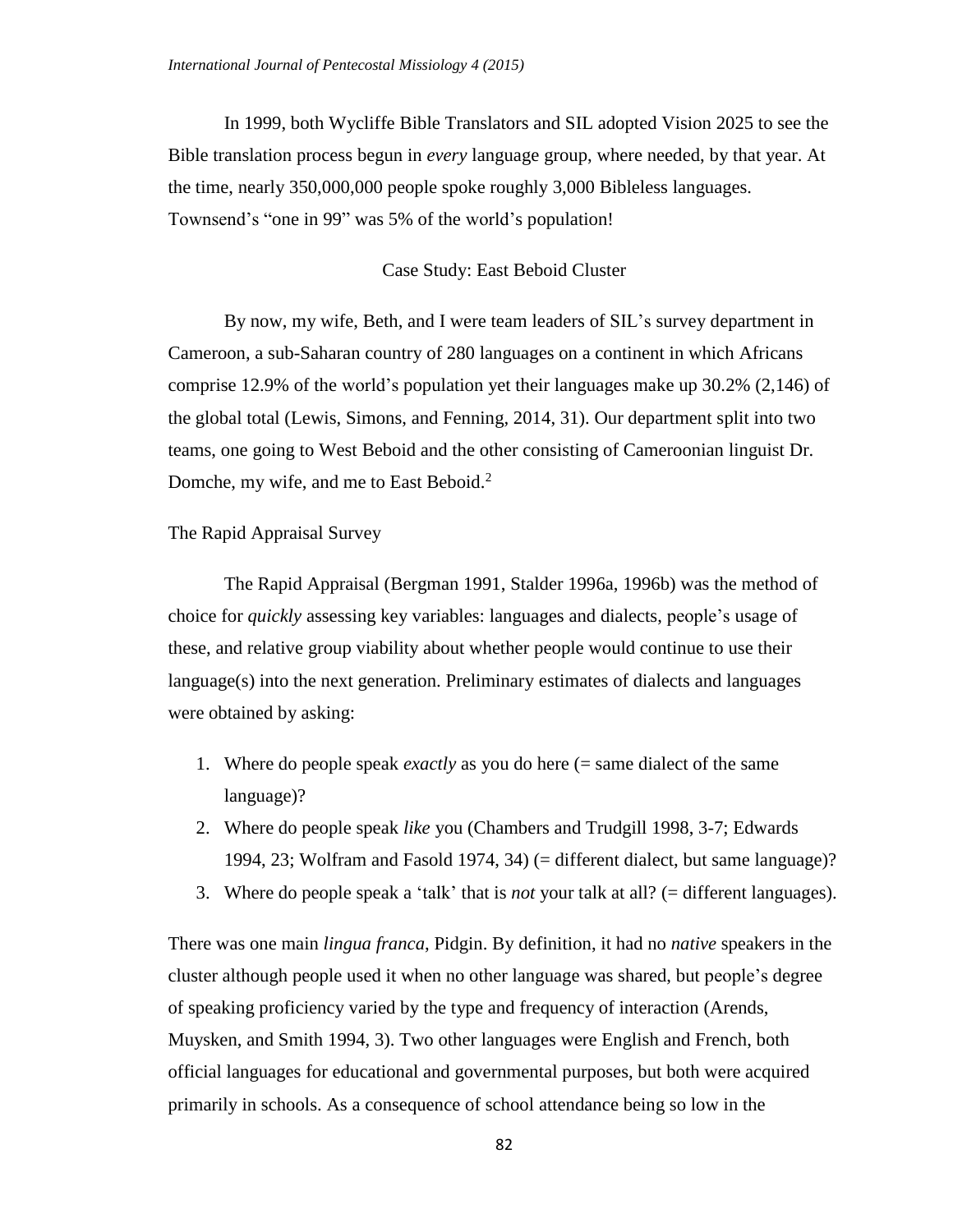subsistence farming communities, speaking proficiency in either language would be relatively low. We followed the hypothesis of Calvin Rensch (1992, 71) that no testing would be needed since no second/acquired language was used in the home domain where children were mother tongue speakers of it. The fact of the matter was that the mother tongue was spoken for *all* topics *everyday* by *all* generations and, as expected, it was preferred at home. Evidently, sufficient numbers of mother tongue speakers in each East Beboid community were ensuring the ongoing use of their mother tongue. Even with migrating populations settling into East Beboid villages, newcomers typically learned the local languages. Together, these factors pointed to a strong ethnolinguistic **viability** that there would be a critical mass of speakers who would continue to use their mother tongue for communication from one generation to the next.

The Rapid Appraisal was a quick way to get at essential facts, yet crossing all language barriers was necessary so that people of *every* tribe and *every* tongue might one day have a strong, powerfully evangelizing church (Winter 1999, 345). A more in-depth survey was needed.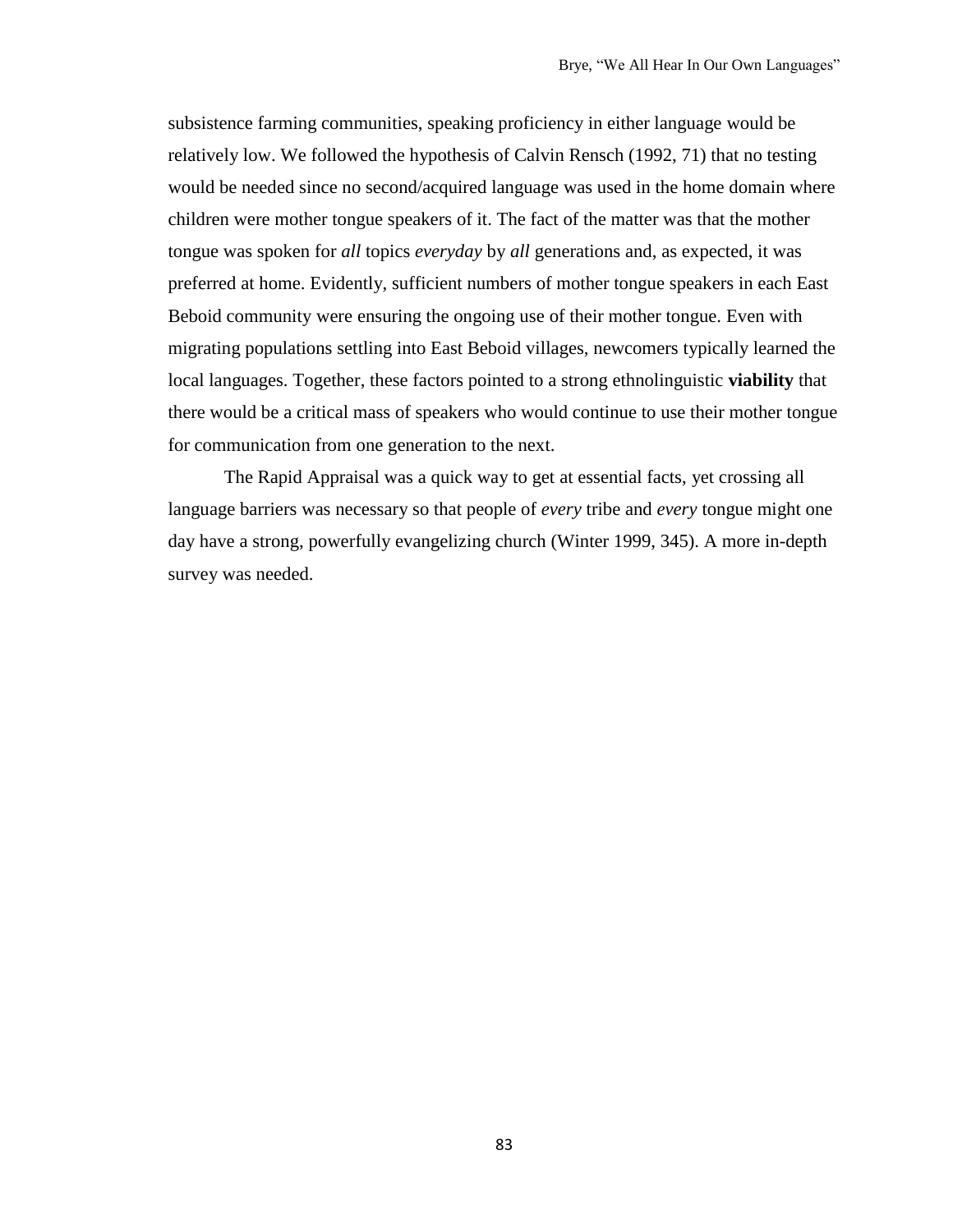

**Figure 1: Beboid Language Boundaries**

The Dialect Survey

Douglas Boone (2005, 13-17) cites three criteria for grouping speech varieties: *linguistic (structural congruence)* like shared words and phrases, *sociolinguistic (shared ethnolinguistic identity)* in which speakers consider themselves one people with others due to intergroup affinity; and *communication ease* meaning 'adequate' understanding of one another's speech. To estimate linguistic similarity, our teams elicited a 126-word list (Dieu and Renaud, 1983, 132–133) in select villages of each language area throughout Beboid, then compared them. Below, language names in parentheses follow village names.<sup>3</sup>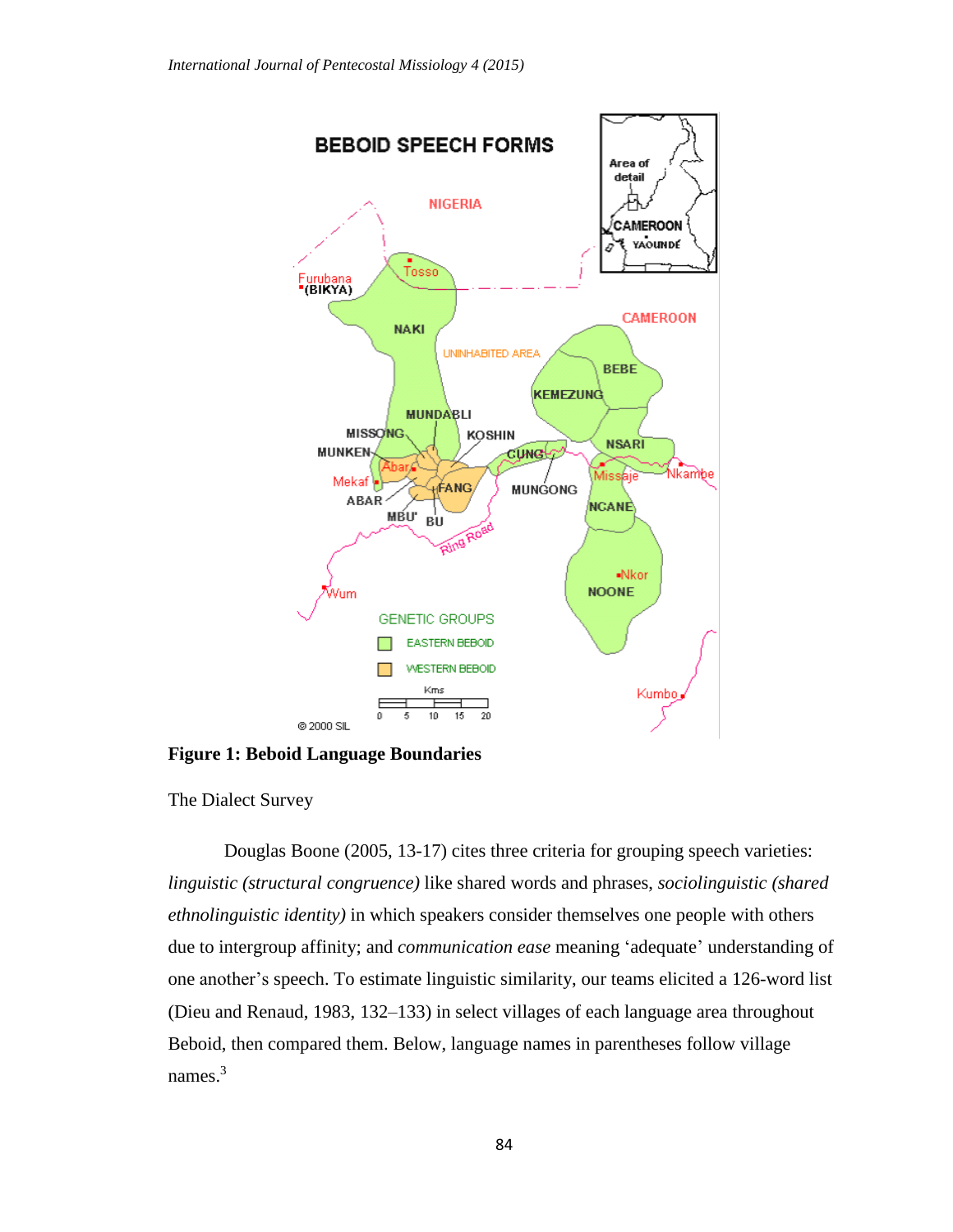| Jama (Bebe)                                                               | Jama (Bebe)                                                                                           |  |  |
|---------------------------------------------------------------------------|-------------------------------------------------------------------------------------------------------|--|--|
| 98 Sabongida (Bebe)                                                       | 2.3 Sabongida (Bebe)                                                                                  |  |  |
| 75 76 Cung (Cung)                                                         | 8.4 8.3 Cung (Cung)                                                                                   |  |  |
| 81 83 79 Mashi (Naki)                                                     | 9.0 8.5 9.3 Mashi (Naki)                                                                              |  |  |
| 85 84 75 87 Kwei (Kemezung)                                               | 7.2 7.3 8.1 7.8 Kwei (Kemezung)                                                                       |  |  |
| 86 85 75 86 99 Dumbo (Kemezung)                                           | 7.3 7.4 8.3 8.0 2.8 Dumbo (Kemezung)                                                                  |  |  |
| 83 83 74 82 83 83 Kamine (Nsari)                                          | 8.1 8.2 8.5 8.9 7.9 7.9 Kamine (Nsari)                                                                |  |  |
| 83 83 74 82 83 83 100 Akweto (Nsari)                                      | 8.1 8.2 8.5 8.9 7.9 7.9 0.0 Akweto (Nsari)                                                            |  |  |
| 78 79 83 80 82 82 86 86 Mungong (Mungong)                                 | 8.4 8.4 8.2 9.1 8.1 8.2 8.0 8.0 (Mungong (Mungong)                                                    |  |  |
| 78 78 83 77 80 79 84 84 94 Kibbo (Neane)                                  | 8.3 8.3 8.1 9.7 8.1 8.3 7.9 7.9 4.4 Kibbo (Ncane)                                                     |  |  |
|                                                                           | 78 78 83 77 80 79 84 84 94 98 Nkanchi (Ncane) 8.3 8.3 8.1 9.7 8.1 8.2 7.8 7.8 4.4 1.6 Nkanchi (Ncane) |  |  |
|                                                                           | 78 78 80 77 79 79 84 84 91 96 98 Bem (Ncane) 8.3 8.3 8.1 9.7 8.1 8.3 7.8 7.8 5.3 3.5 3.2 Bem (Ncane)  |  |  |
|                                                                           | 71 72 75 75 76 75 79 79 89 87 88 90 (Noone) 8.6 8.6 8.5 9.9 8.5 8.5 8.3 8.3 6.3 6.0 6.2 5.5 (Noone)   |  |  |
| Lexicostatistical Similarity Percentages Variance (range of error) Matrix |                                                                                                       |  |  |

### **Figure 2: Lexicostatistical Similarities & Range of Error (East Beboid)**

*Every word pair* compared fell *above* the 70% threshold of similarity (Bergman, 1990, p. 8.1.5-8.1.6), meaning that the languages or dialects from which these compared words came could be grouped together, at least initially. But this was ruled out, once it was discovered that interviewees' claims to understand another group only occurred when the shared lexicostatistical similarity of their words lists fell within the 80-95% range, i.e. well above the 70% threshold. It was now necessary to verify these claims of understanding by carrying out **intelligibility testing** using Recorded Text Testing (RTT). This involved recording an autobiographical story roughly three minutes in length from each of the groups with populations over 2,500, then dubbing in a comprehension question after each 15-second segment in the test community's language. Then, the finished recording was played to each person of the language group being tested. The percentage of correctly answered questions represented an *estimate* of the subject's general understanding of the test language. Group averages follow (Brye and Brye, 2004, 6).

| By speakers of:      | Average | StdDev.%               |
|----------------------|---------|------------------------|
| Neane (in Kibbo)     | 79%     | 17.1%                  |
| Ncane (in Nkanchi)   | 78%     | 12.2%                  |
| Mungong (in Mungong) | 75%     | Group RTT              |
| Nsari (in Kamine)    | 31%     | 109.9%                 |
| Nsari (in Akweto)    | 30.5%   | 82.0%                  |
| Mungong (in Mungong) | 100%    | Group RTT <sup>4</sup> |
| Noone (in Din)       | 92.5%   | 7.9%                   |
| Noone (in Nkor)      | 90.8%   | <u>11.0%</u>           |
| Nsari (in Kamine)    | 85%     | 6.6%                   |
| Nsari (in Akweto)    | 82.5%   | 21.3%                  |
|                      |         |                        |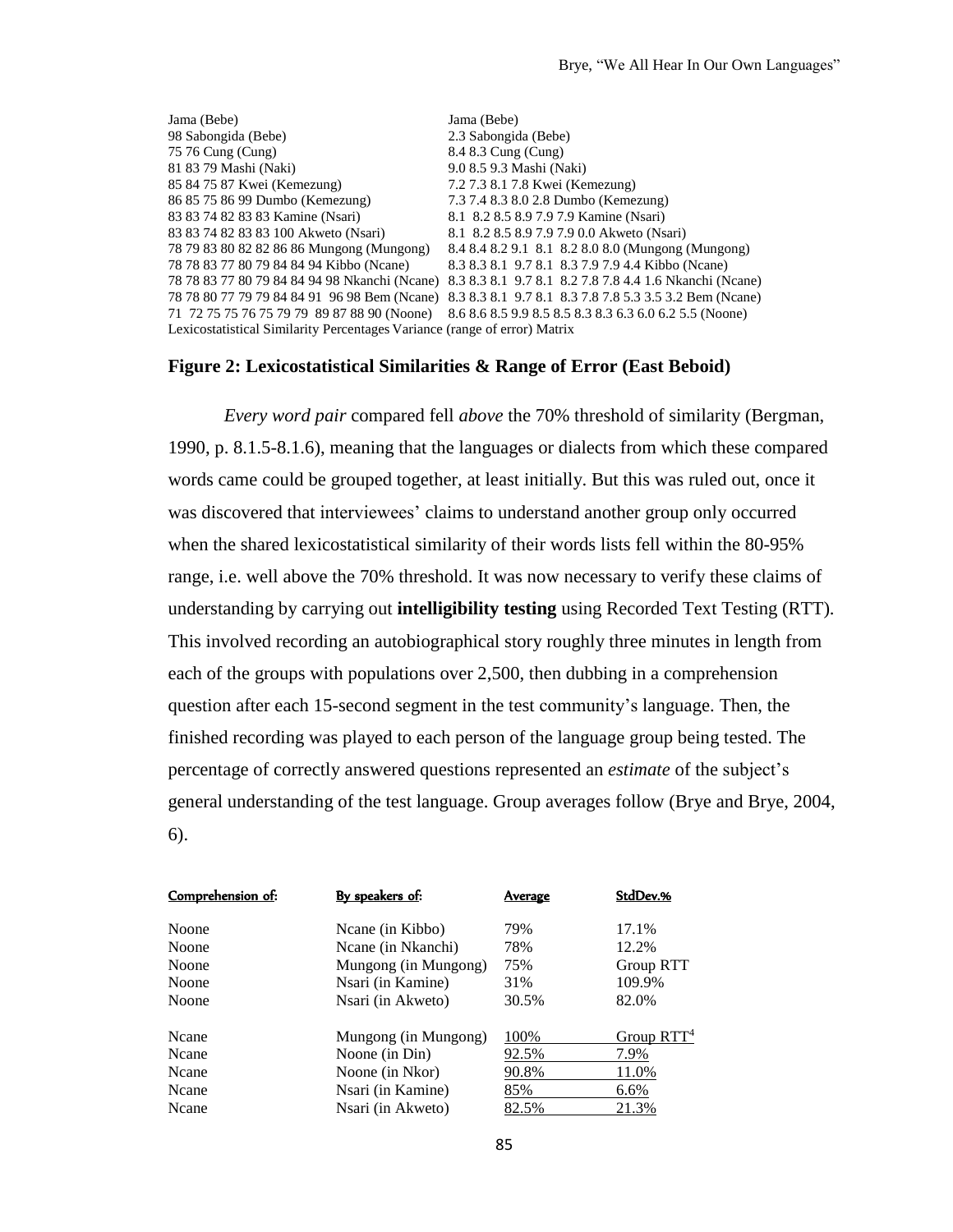*International Journal of Pentecostal Missiology 4 (2015)*

| Ncane<br>Ncane | Bebe (in Bebe-Jama)<br>Bebe (in Sabongida) | 66.7%<br>57.1% | 17.1%<br>35.2%   |
|----------------|--------------------------------------------|----------------|------------------|
| Ncane          | Kemezung (in Dumbu)                        | 54.2%          | 34.6%            |
| Nsari          | Bebe (in Bebe-Jama)                        | 82.7%          | 10.88%           |
| Nsari          | Ncane (in Nkanchi)                         | 63.6%          | 19.6%            |
| <b>Nsari</b>   | Neane (in Kibbo)                           | 60%            | Group RTT        |
| Nsari          | Neane (in Mungong)                         | 60%            | <b>Group RTT</b> |
| Nsari          | Kemezung (in Dumbu)                        | 55.9%          | 22.5%            |
| Nsari          | Bebe (in Sabongida)                        | 45.4%          | 25.4%            |
| Kemezung       | Bebe (in Bebe-Jama)                        | 76.7%          | 16.6%            |
| Kemezung       | Bebe (in Sabongida) <sup>5</sup>           | 76.3%          | 23.6%            |
| <b>Bebe</b>    | Kemezung (in Dumbu)                        | 84.1%          | 18.6%            |

#### **Figure 3: Recorded Text Testing of East Beboid Languages with populations >2,500**

Two types of intelligibility are inferred from these figures. *Inherent* intelligibility is a measure of understanding attributed to linguistic similarities inherent in both the speech of the recorded text and that of the language of the person being tested. *Acquired* intelligibility, on the other hand, is a level of comprehension achieved from *learning*. Yet, the distinction between the two is demonstrated by the test scores. When members of a population possess an *inherent* intelligibility of a particular language, their individual scores of a test of understanding that languages are all fairly similar and cluster together. But scores of individuals who are learning a language vary more widely based on their personal exposure. For example, a pattern of scores that results in a standard deviation of <15% with scores clustering fairly closely together suggests *inherent* intelligibility, whereas a wider standard deviation indicates the likelihood of *acquired or learned* intelligibility (Barbara Grimes, 1987, 50). Scores are also interpreted by applying a *threshold* of 75% for marginal understanding and 85% (Joseph Grimes, 1995, 22) to suggest that comprehension may be high enough for adequate communication, especially with a <15% standard deviation.

**Ethnolinguistic identity**, the sense that one's people is unique from any others, interfaces with 'positive intergroup attitude.' The findings about this are summarized in Appendix 2. General attitudes are initially explored by simply asking each individual tested about what is known of the people whose speech was heard on the recording, where they are from—shared origins, ancestry or customs. Another approach, but one not used by us on this trip, was the *matched-guise* method by Lambert, Hodgson, and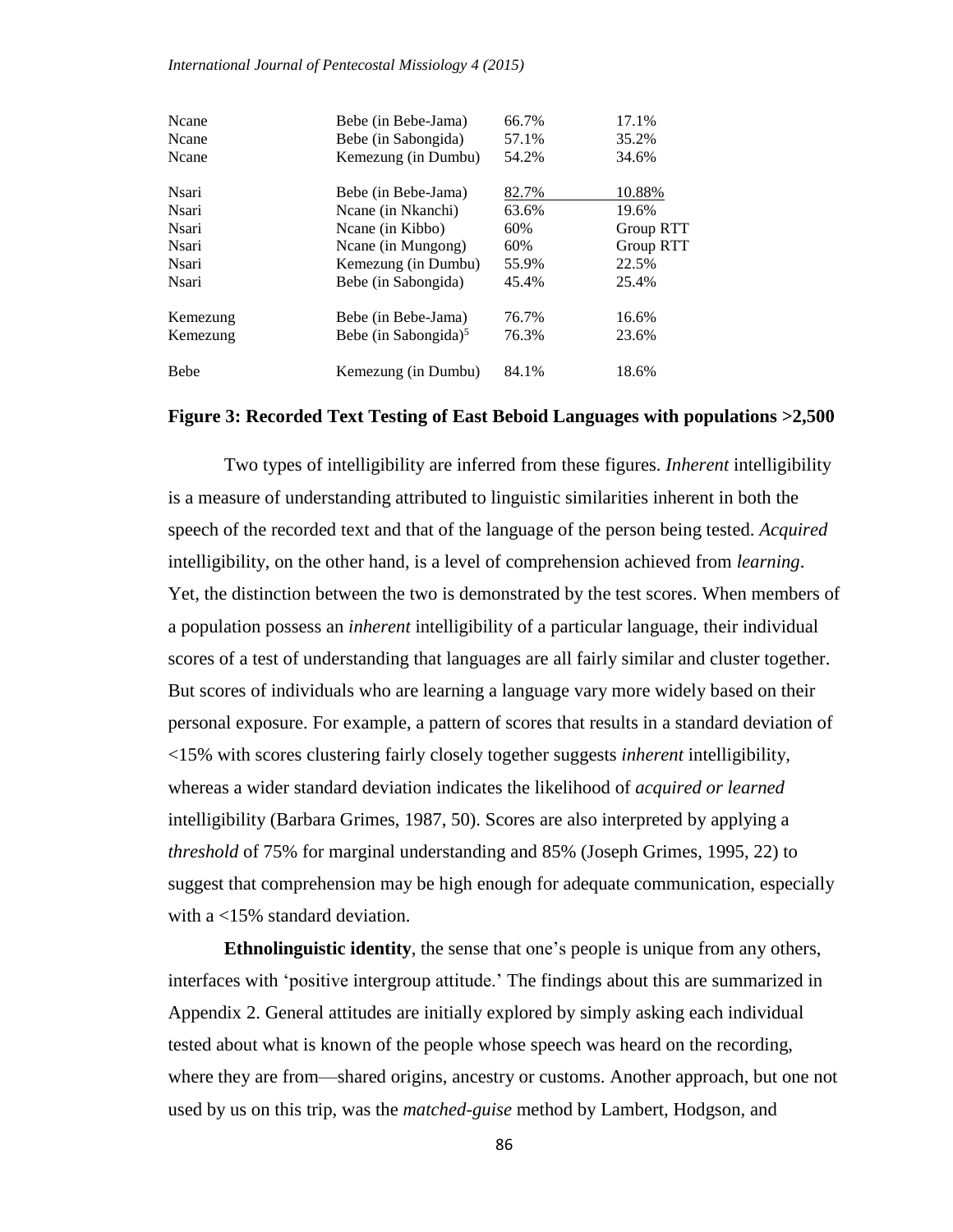Fillenbaum (1960, 44-51) which involves asking persons to hear a recording of two speakers of two different languages or dialects. Four or five sentences are heard of identical content about a non-controversial topic. The differences in the evaluation represent attitudes associated with the particular speech of each of the speakers.

The Multilingualism Survey

Missiologically, multilingualism surveys are important for exploring if a people could access the Gospel and God's Word in a language *similar* to their own or another geographically near. Assessments are made of *bilingual proficiency*, *ethnolinguistic vitality*, *language use patterns*, and peoples' *attitudes* about languages and the people who speak them.

No **bilingual proficiency** testing had to be carried out in East Beboid, due to the findings from the Rapid Appraisal survey, but a summary of the method follows here. Bilingual proficiency is measured with the Reported Proficiency Evaluation (RPE) and Sentence Repetition Test (SRT) formulated by Radloff (1991). The RPE involves asking subjects to state what they "can do" from a list (Quakenbush, 1988, 11) of situational communication tasks. The degree to which interviewees claim to perform the listed tasks may correspond to their actual speaking proficiency. The RPE is followed by the SRT, which involves playing a recording of 18 sentences of increasing length and complexity to each tested individual, who then tries to repeat each sentence heard. Hatfield, South and Showalter (2007) demonstrate that the SRT differentiates level 3 on the Foreign Service Institute and International Language Roundtable<sup>6</sup> scale of speaking proficiency which has been considered the minimum threshold for effectively using materials, like Scripture.

**Ethnolinguistic vitality** is reflected by the presence of one generation using its language to communicate with the next. This is probed by asking if it is being used in the *home* and if *parents transmit* it to their children (Lewis and Simons 2010, 116-117). As mentioned already, it was learned during the Rapid Appraisal survey that the mother tongue was used by all generations to talk about all topics, every day. If, however, parents had failed to use the language with their children then this might have indicated a shift of usage toward *another language*. Shift can result in a decline in population of the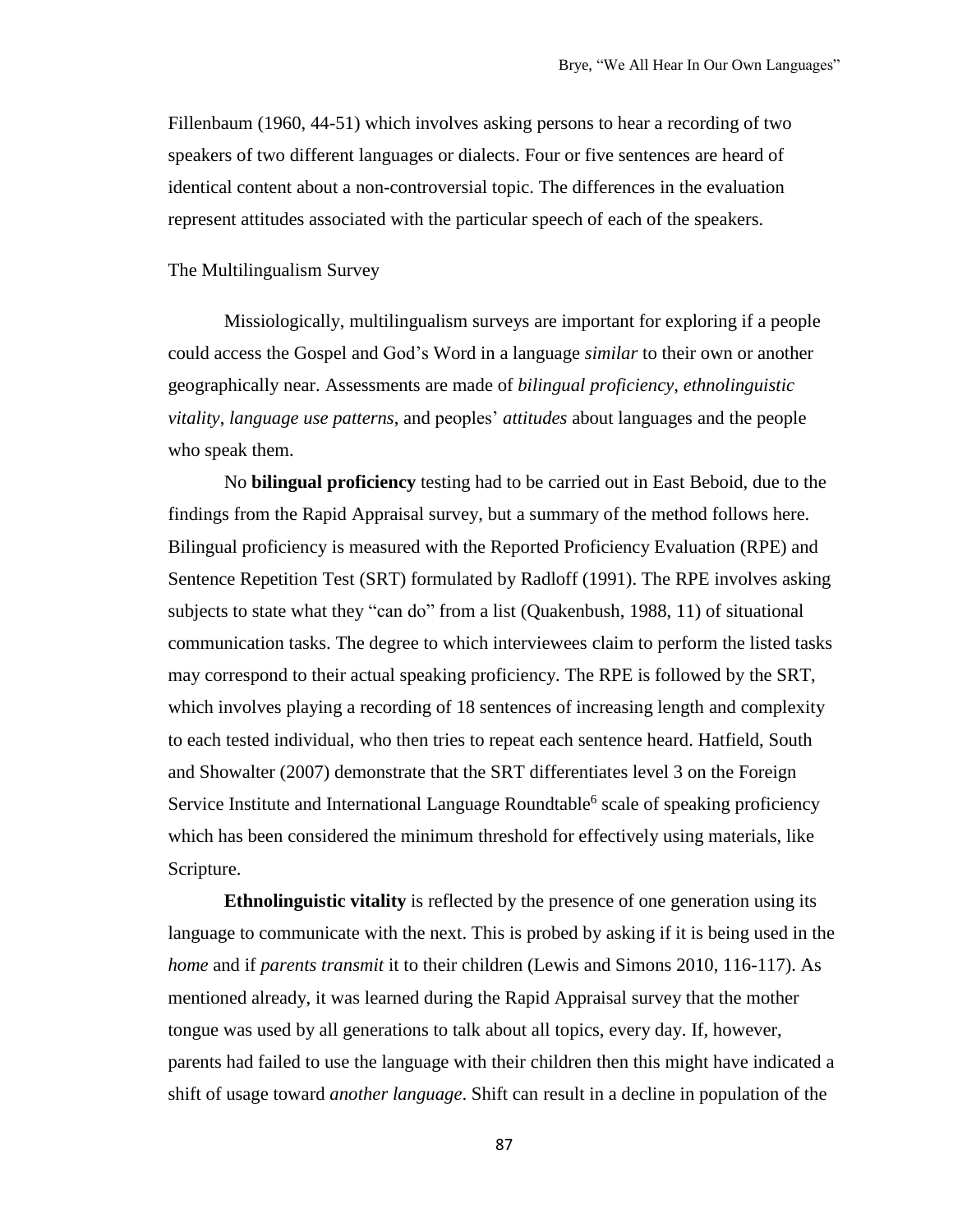language group, potentially endangering its vitality and viability, estimated by population thresholds below area norms (Bergman 2001; Grimes 1986).

**Language use patterns** included using Pidgin when communicating with others whose languages they did not adequately understand. But, as already shown, mother tongue use trumped Pidgin as well as English and French.

**Attitude** studies help to identify how people view the personal character and the social status of speakers of other languages, such as with the matched-guise method described above. Although attitudes are not observed directly, their impact on behavior suggests they can be *indirectly* explored by identifying various motivations for actual language use patterns (Karan 2014). Almost always, motivations for having one's mother tongue in writing is tied to cultural preservation, whereas acquiring and using English and French and even Pidgin is linked to the desire for educational and employment opportunities.

### The Extensibility Survey

The extensibility survey is used for estimating how far to a periphery that materials might be used. This occurs when a language into which the Scriptures and other discipleship materials are (being) translated is geographically near and/or linguistically related to languages or dialects with no such materials translated. An effective entry strategy involves starting Bible translation in one language, like Noone, and then extending its usage (Sadembouo 1990) to nearby ethnolinguistic communities. *Could* others adequately understand Noone in which the Scriptures were to be translated? Would they *likely* be *willing* to use the translated Scriptures in *any* language that they adequately understood? Noone was the only Beboid language in which plans were afoot to start Bible translation. But findings from assessing both comprehension and attitudes ruled out the possibility of *direct* extensibility from Noone to any other East Beboid language. As with grouping procedures explained in the dialect survey section above, *estimating* potential extensibility involved examining the combination of self-reported claims of being able to understand another language, lexicostatistical findings, intelligibility scores, and ethnolinguistic identity indicators.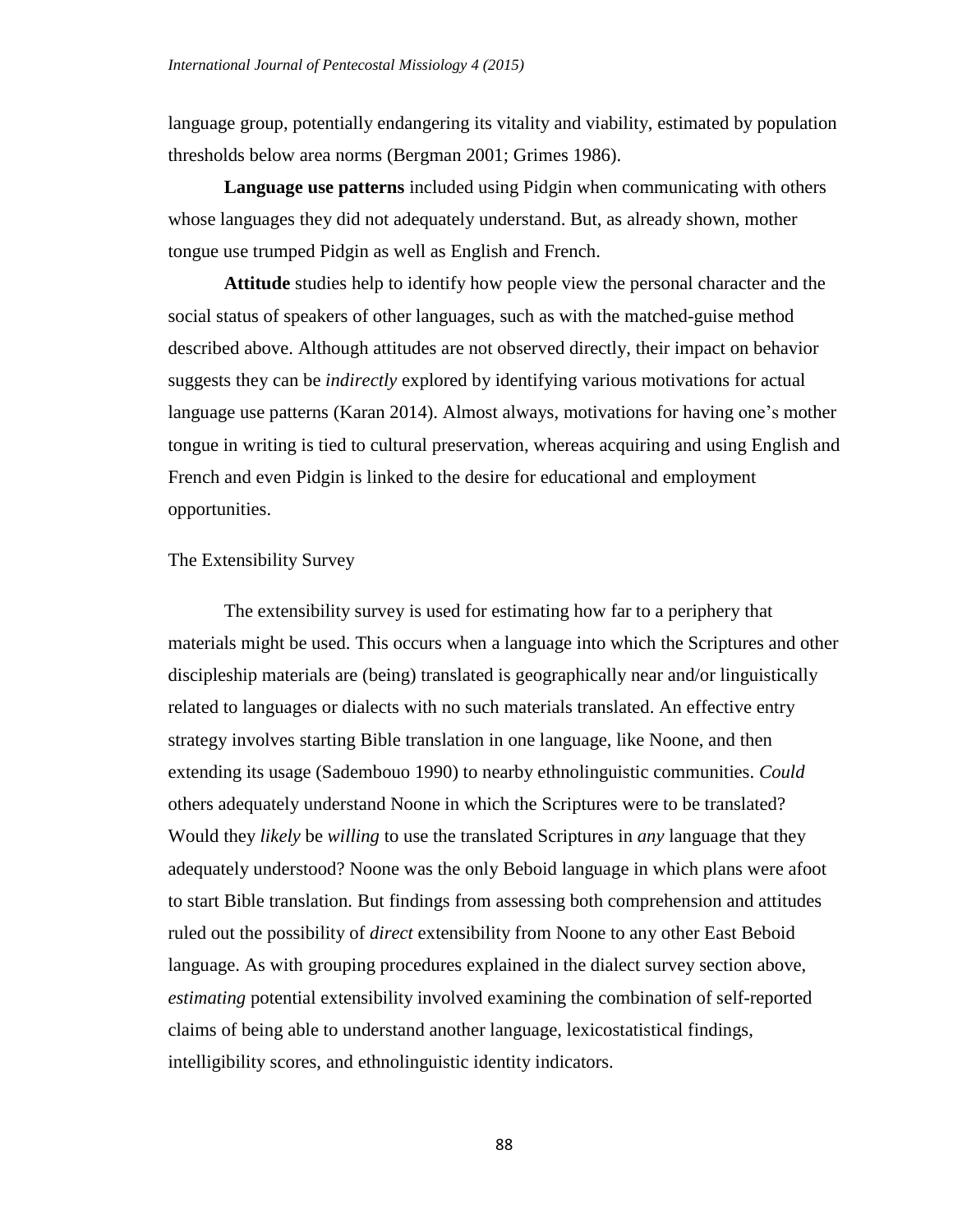

**East Beboid Language Boundaries and Major Villages**

From Assessments to Assignments

Findings pointed to the conclusion during a task assessment committee meeting that there were two sub-clusters of three languages each within East Beboid, in addition to the Noone language to the south. A decision was reached by SIL-Cameroon after consultation with linguists from the University of Yaounde, the Cameroon Association for Bible Translation and Literacy (CABTAL) and National Association of Cameroonian Language Committees (NACALCO), to allocate linguists/translators to Dumbu (the larger of two Kemezung villages) to oversee the start of work in Kemezung, Bebe, and Cung and to Nfume (a Ncane village) for the work in Ncane, Mungong, and Nsari. After the New Testament Noone translation was completed in 2011, it became the source text for translation into the other East Beboid languages. A translation center was constructed in the cluster's geographically central town of Misaje, which also became the cluster's new name*.* Today, four mother tongue speakers *per* language are translating the New Testament into each of their respective languages with a projected completion of 2020.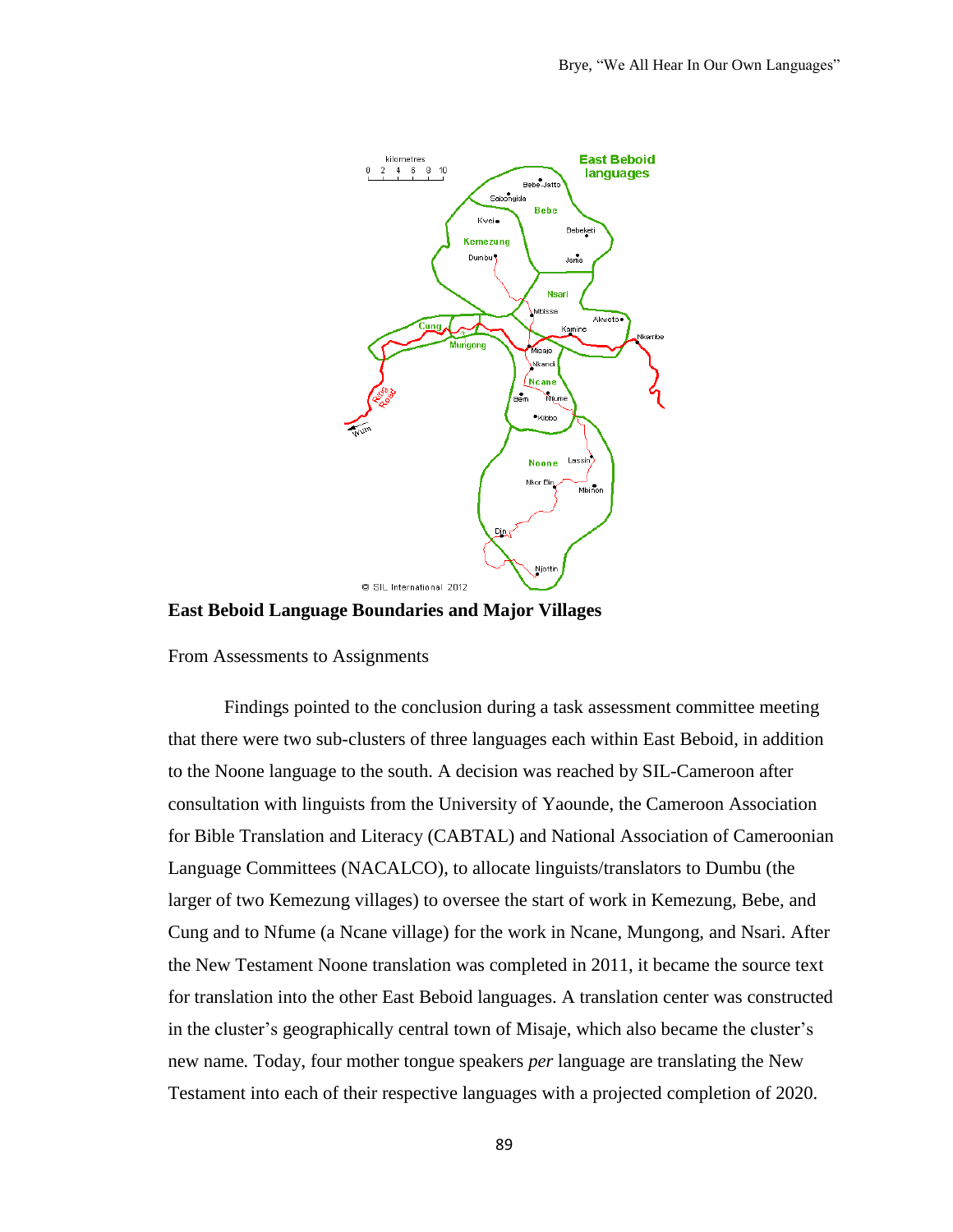People out of every tongue, tribe, and ethnicity whose languages were unwritten are being reached throughout the cluster.

Missiological Eschatology – toward finishing the task

Since the adoption of Vision 2025 in 1999, the number of Bibleless language groups worldwide has dropped nearly 1,200, down from over 3,000. God's Word is now in 2,883 of the world's more than 7,000 languages, and translation is ongoing in nearly 2,200 languages. Yet there's more to do. Likely, Bible translation is to begin in another 1,860 language groups spoken by a total of an estimated 180 million people (Wycliffe statistics, October 1, 2014),<sup>7</sup> roughly 2.5% of the world's population.

The following writing systems statistics indicate where known unwritten languages are located as well as some for which more information is needed. (Script Source):

|                       | <b>Africa</b> | <b>Americas</b> | Asia  | <b>Europe</b> |       | <b>Pacific Total</b> |
|-----------------------|---------------|-----------------|-------|---------------|-------|----------------------|
| Living Languages      | 2,138         | 1,064           | 2,301 | 286           | 1,313 | 7,102                |
| Written               | 1,118         | 637             | 1,079 | 191           |       | 636 3,661            |
| <b>Unwritten</b>      | 333           | 76              | 242   | 14            | 54    | 719                  |
| <b>No information</b> | 662           | 319             | 945   | 41            |       | 619 2,586            |
| <b>Sign Languages</b> | 25            | 32              | 35    | 40            | 4     | 136                  |

Assessment is to be made of much of this.

Crossing the remaining language barriers of unreached peoples is a work in progress. Yet, the encouraging picture (Rev. 5:9) of an assembly of worshippers out of every tongue, tribe, and nation is a vivid reminder of the sure outcome.

Fortunately, applying established qualitative and quantitative data-collecting methods for surveying peoples and their languages has proven an effective standard for informing decisions for starting the translation process. The missiological call of God which is Spirit-guided and Spirit-led includes a strategic component for the Great Commissioning referred to in Matt. 28:16-20. The fulfillment of Rev. 5:9 is predicated on the Spirit's empowerment and the appropriate labor of strategic deliberation. In order to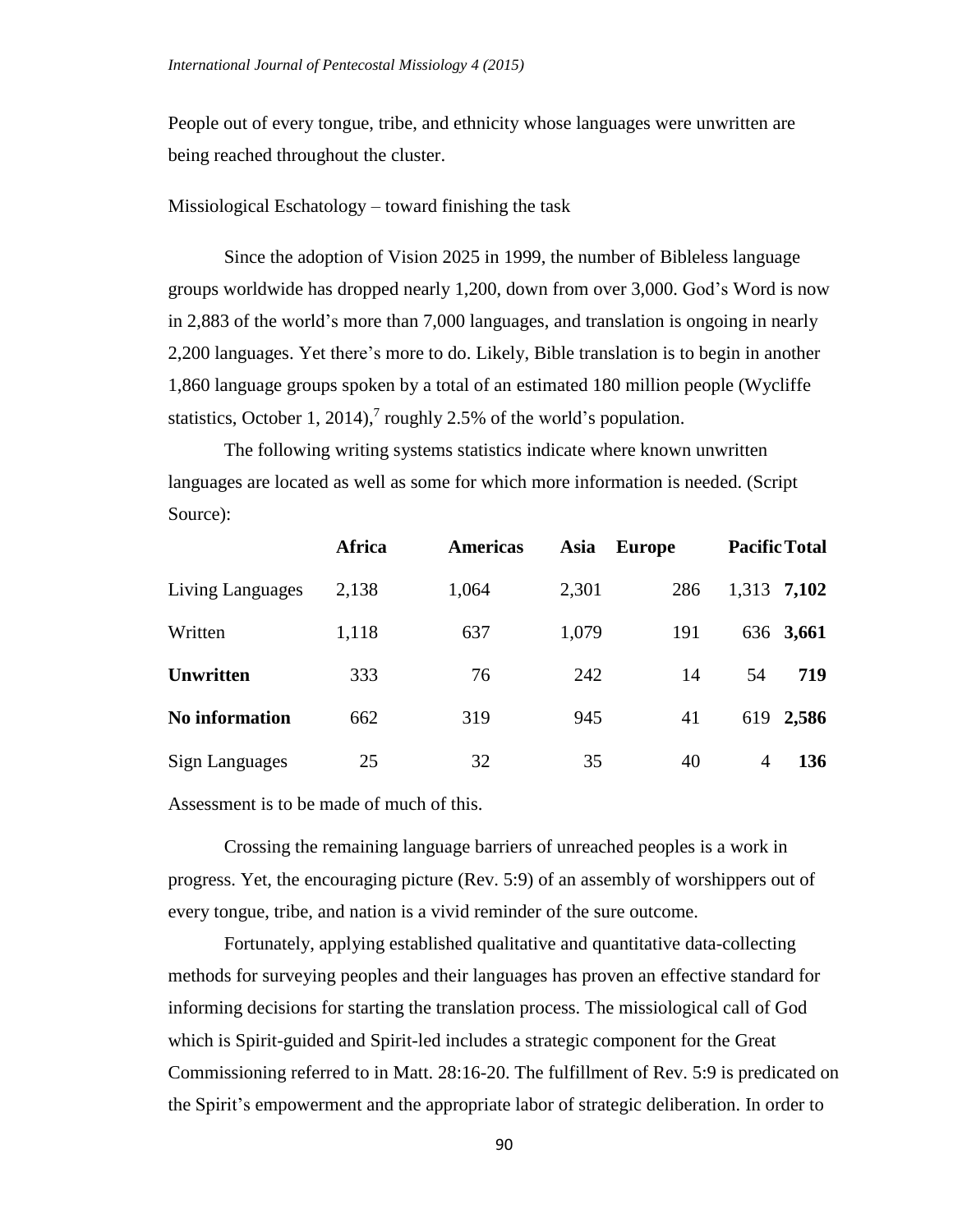obey the Lord's command to preach the gospel to every person and to disciple the nations with a view to including people out of every tongue and tribe and nation, it is necessary to survey people and their languages, their understanding and speaking proficiencies in these same languages in order to assess their communication potential. People can accept the gospel and grow in the Scriptures, only if both are translated in a language in which they communicate.

### **Bibliography**

- Aldridge, Fredrick A. 2012. "The Development of the Wycliffe Bible Translators and the Summer Institute of Linguistics, 1934-1982." PhD thesis, Department of History and Politics, School of Arts and Humanities, University of Stirling.
- Arends, Jacques, Pieter Muysken, and Norval Smith, eds. 1994. *Pidgins and Creoles*. Philadelphia, PA: John Benjamins Publishing Company.
- Grimes, Joseph. 1986. "Area norms of language size." In *Language in Global Perspective. Papers in honor of the 50th anniversary of the Summer Institute of Linguistics, 1935-1985*), edited Benjamin F. Elson, 5-19. Dallas, TX: Summer Institute of Linguistics.
- Bergman, Ted. 1991. "Rapid Appraisal of Languages." *Notes on Scripture in Use and Language Programs* Vol. 28, 3–11. Dallas, TX: Summer Institute of Linguistics.

\_\_\_\_\_\_\_\_. 2005. "A History of Language Survey in SIL". A paper presented at the Fifth International Language Assessment Conference. Dallas, TX: SIL.

\_\_\_\_\_\_\_\_. 2001. "When Not to Translate." Unpublished manuscript used for class in Principles of Language Survey, Dallas, TX.

\_\_\_\_\_\_\_\_, ed. 1990. *Survey Reference Manual.* Dallas, TX: SIL-International.

Brye, Ed. 2013. "Sociolinguistic Surveys Resulting in New Testament Translation for all Unwritten Languages: a cluster case study." A paper presented at the *Biennial Bible Translation Conference* on October 12, 2013. Dallas, TX: SIL and the Graduate Institute of Applied Linguistics.

and Elizabeth Brye. 2004. "Intelligibility testing survey of Bebe and Kemezung and synthesis of sociolinguistic research of the Eastern Beboid cluster." Dallas: SIL-International. Available from: [http://www-](http://www-01.sil.org/silesr/2004/silesr2004-011.pdf)[01.sil.org/silesr/2004/silesr2004-011.pdf](http://www-01.sil.org/silesr/2004/silesr2004-011.pdf) (Accessed:  $16<sup>th</sup>$  September 2015).

\_\_\_\_\_\_\_\_. 2002. "Rapid appraisal and intelligibility testing surveys of the Eastern Beboid group of languages (North West Province)." Dallas: SIL-International.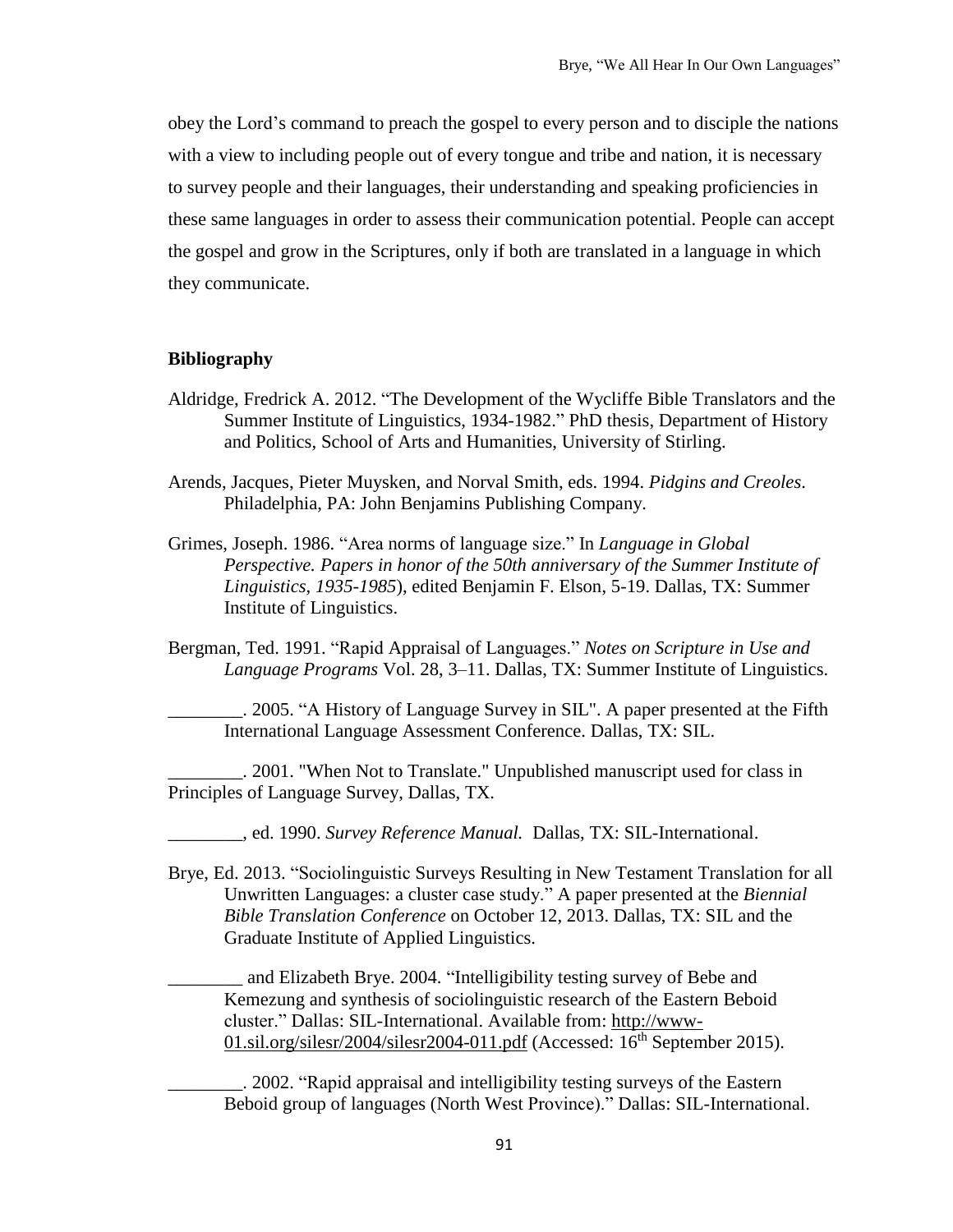Available from: <http://www.sil.org/silesr/2002/019/SILESR2002-019.htm> (Accessed:  $16<sup>th</sup>$  September 2015).

- Casad, Eugene. H. 1974. *Dialect Intelligibility Testing.* Norman, Oklahoma: The Summer Institute of Linguistics and the University of Oklahoma.
- Chambers, J. K. and Trudgill, Peter. 1998. *Dialectology*. 2<sup>nd</sup> ed. Cambridge: Cambridge University Press.
- Dieu, Michael and Renaud, Patrick. 1983. *Atlas linguistique du Cameroun (ALCAM): Situation linguistique en Afrique centrale, inventaire préliminaire: le Cameroun.* Paris: ACCT. Yaoundé: Centre de Recherche et de Documentation sur les Traditions Orales et pour le Développement des Langues Africaines Et Délégation générale à la recherche scientifique et technique.

Edwards, John. 1994. *Multilingualism*. Routledge. New York.

Grimes, Barbara F. 1990. "'Reached' Without Scripture?" *International Journal of Frontier Missions*, 7(2), p. 41-47. Available from: [http://www.ijfm.org/PDFs\\_IJFM/07\\_2\\_PDFs/7\\_2Grimes.pdf.](http://www.ijfm.org/PDFs_IJFM/07_2_PDFs/7_2Grimes.pdf) [Accessed: 15<sup>th</sup>] September 2015].

\_\_\_\_\_\_\_\_. 1987. "How Bilingual is Bilingual?" *Notes on Linguistics, Number 40A*. Dallas, TX: SIL-International.

Grimes, Joseph. 1995. *Language Survey Reference Guide*. Dallas, TX: Summer Institute of Linguistics, Inc.

\_\_\_\_\_\_\_\_. 1986. "Area norms of language size." In *Language in Global Perspective*. Papers in honor of the 50th anniversary of the Summer Institute of Linguistics, 1935-1985, edited by Benjamin F. Elson, 5-19. Dallas, TX: Summer Institute of Linguistics.

Gudschinsky, Sarah C. (August 1956). "The ABC's of lexicostatistics (glottochronology)." *Word* 12. No. 2: 175-210.

Hatfield, Debbie H., South, Marie C.; and Showalter, Stuart D. 2007. "The Sentence Repetition Test (SRT) Revisited: Evaluation of the SRT against the Second Language Oral Proficiency Evaluation (SLOPE) as an Assessment Tool for Community Bilingual Proficiency." Dallas, TX: SIL-International. Available from:

[http://www.sil.org/system/files/reapdata/16/29/57/1629578136924859048369153](http://www.sil.org/system/files/reapdata/16/29/57/162957813692485904836915319280565257187/silewp2007_008.pdf) [19280565257187/silewp2007\\_008.pdf](http://www.sil.org/system/files/reapdata/16/29/57/162957813692485904836915319280565257187/silewp2007_008.pdf) (Accessed: 15th September 2015).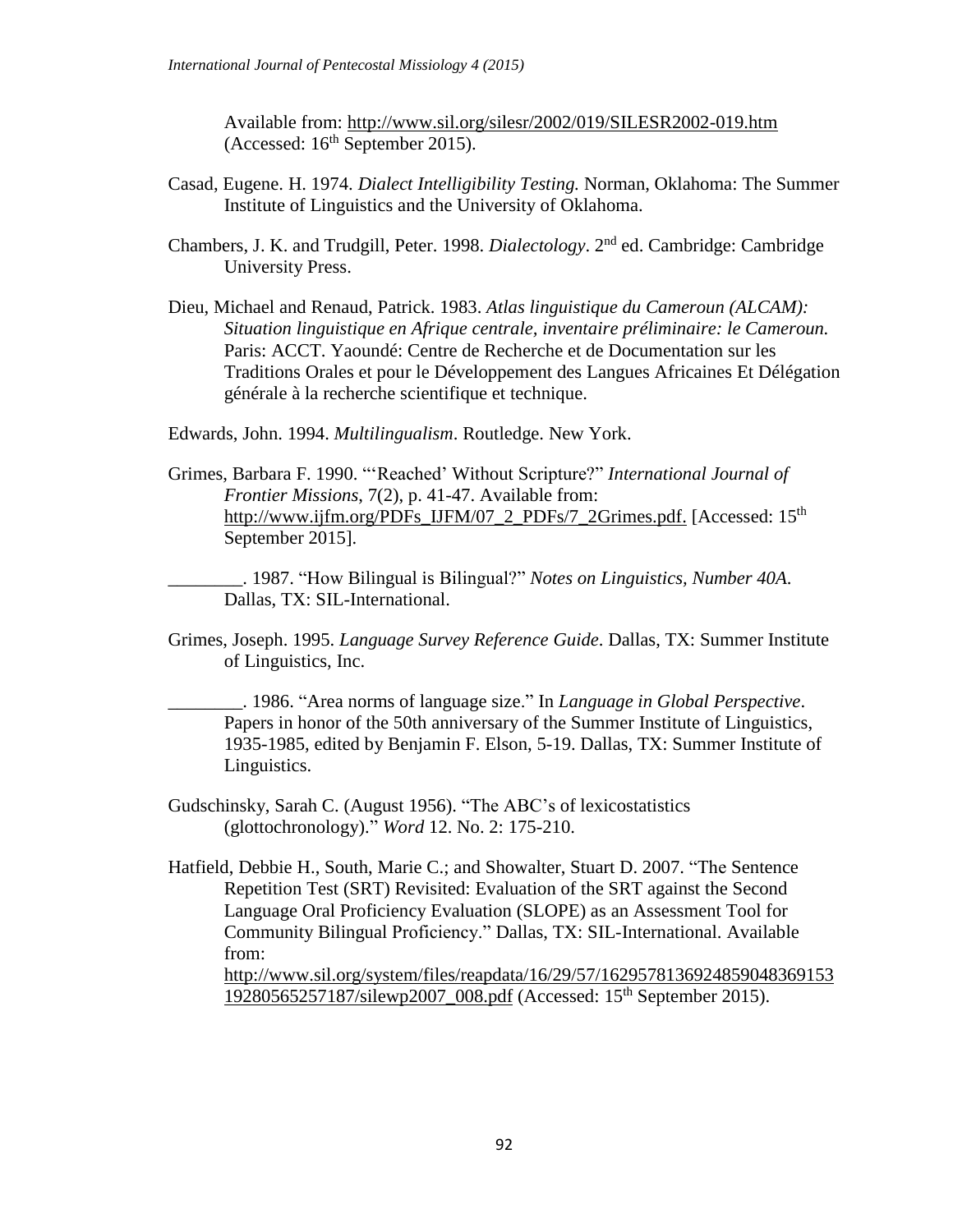- Johnson, Todd and Hickman, Albert. 2007. "Religion Demography & Mission Strategy." (Portions of this paper have been published previously in Todd M. Johnson, "Strategy, Trends & Statistics," *Lausanne World Pulse*, August 2007, p. 25–28; and Todd M. Johnson and Kenneth R. Ross, "The Atlas of Global Christianity: Its Findings," in K. Kim and A. Anderson, eds., *Edinburgh 2010: Mission Today and Tomorrow*, Oxford: Regnum, 2011, p.191–200.) Available from: [http://www.ijfm.org/PDFs\\_IJFM/29\\_1\\_PDFs/IJFM\\_29\\_1-](http://www.ijfm.org/PDFs_IJFM/29_1_PDFs/IJFM_29_1-Johnson&Hickman.pdf) [Johnson&Hickman.pdf.](http://www.ijfm.org/PDFs_IJFM/29_1_PDFs/IJFM_29_1-Johnson&Hickman.pdf) (Accessed: 15<sup>th</sup> September 2015).
- Karan, Mark E. (2014) "Understanding and Forecasting Ethnolinguistic Vitality" *Journal of Multilingual and Multicultural Development*, 32: 2: 137-149. Available from: [http://dx.doi.org/10.1080/01434632.2010.541916.](http://dx.doi.org/10.1080/01434632.2010.541916) (Accessed: 14<sup>th</sup> September 2015).
- Keener, Craig. 2012. *Acts: An Exegetical Commentary: Introduction and 1:1 – 2:47. Volume 1*. Grand Rapids, MI: Baker Academic.
- Lambert, W.E., R. C. Hodgson, and S. Fillenbaum. 1960. "Evaluation reactions to spoken languages." *Journal of Abnormal and Social Psychology* 60: 44-51.
- Lewis, Paul M. and Gary F. Simons. "Assessing endangerment: Expanding Fishman's GIDS." *Revue Roumaine de Linguistique.* 55, no. 2:2010, pp.116-117. Available from: [http://www.lingv.ro/RRL%202%202010%20art01Lewis.pdf](http://www.lingv.ro/RRL%25202%25202010%2520art01Lewis.pdf) (Accessed: 15th September 2015).
- Lewis, Paul M., Gary F. Simons, and Charles D. Fenning, Eds. (2014) *Ethnologue*: *Languages of Africa and Europe.* 17th edition. Dallas, TX: SIL-International.
- McGavran, Donald. 1986. "My Pilgrimage." *International Bulletin of Missionary Research* 53-58. Available from: <http://www.internationalbulletin.org/issues/1986-02/1986-02-053-mcgavran.pdf> (Accessed:  $14<sup>th</sup>$  September 2015).
- McGee. Gary. 2010. *Miracles, Missions, & American Pentecostalism*. American Society of Missiology Series, No. 45. Maryknoll, New York: Orbis Books.
- Murray, Stephen O. 1998. *American Sociolinguistics*. Philadelphia, PA: John Benjamins Publishing Company.
- Noss, Philip, ed. 2007. *A History of Bible Translation.* Rome, Italy: Edizioni di Storia e Letteratura/United Bible Society.
- Quakenbush, Stephen J. 1988. "Surveying Language Proficiency." A paper to be presented at the Fifth International Congress on Austronesian Linguistics, January 1988. Auckland, New Zealand.
- Radloff, Carla. F. 1991. *Sentence Repetition Testing for Studies in Community Bilingualism*. Dallas, TX: Summer Institute of Linguistics.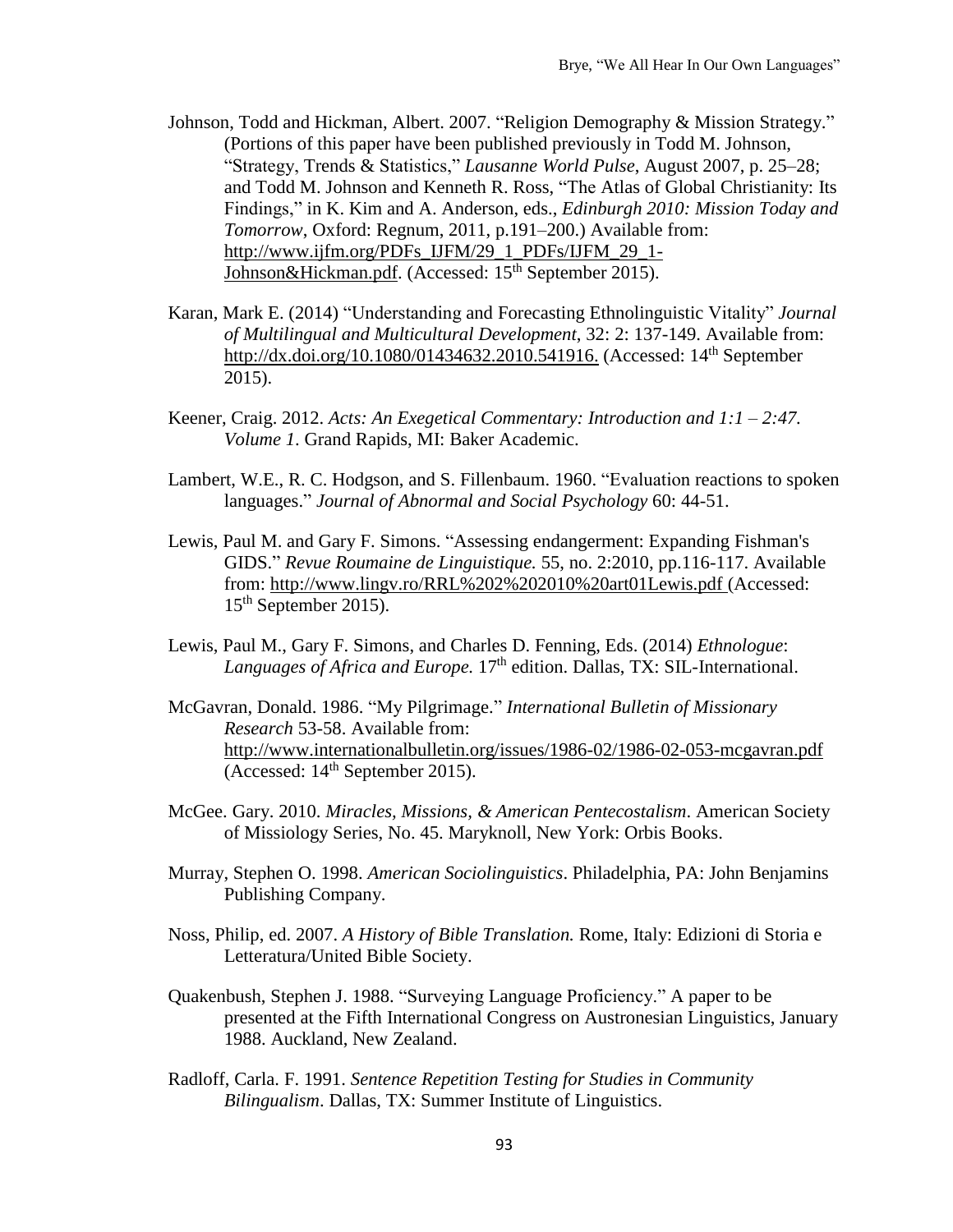- Rensch, Calvin. 1992. "Language Use and Second Language Proficiency," in *Windows on Bilingualism*, edited by Eugene Casad, Publications in Linguistics No. 110, 71. Arlington, TX: Summer Institute of Linguistics and the University of Texas at Arlington.
- Sadembouo, Etienne. 1990. "Constitution and function of a language committee and the choice of a reference dialect." In *Survey Reference Manual*, edited by Ted Bergman, 7. 1-11. Dallas, TX: Summer Institute of Linguistics.
- Sanneh, Lamin. 2003. *Whose Religion Is Christianity?* Grand Rapids, MI: Eerdmans.
- Script Source. 2015. "Writing Systems Statistics." July 10, 2015. [online] Available from: [http://scriptsource.org/cms/scripts//page.php?item\\_id=entry\\_detail&uid=wekytdd](http://scriptsource.org/cms/scripts/page.php?item_id=entry_detail&uid=wekytddkkc) [kkc](http://scriptsource.org/cms/scripts/page.php?item_id=entry_detail&uid=wekytddkkc) (Accessed:  $10^{th}$  July 2015).
- Simons, Gary, and Ted Bergman. 2004. *Principles of Language Survey.* Rev. ed. Dallas, TX: SIL-International.
- Stalder, Jürg (1996a). "Rapid appraisal: Strategy and methodology as applied in Cameroon." *Notes on Literature in Use and Language Programs* 48: 5-23.

\_\_\_\_\_\_\_\_. (1996b) "Update on rapid appraisal." *Notes on Literature in Use and Language Programs* 48: 24-28.

- Steven, Hugh. 1995. *Wycliffe in the Making*. Wheaton, IL: Harold Shaw Publishers.
- Swadesh, Morris. 1950 "Salish Internal Relationships." *International Journal of American Linguistics* 16: 157–167.
- Townsend, William Cameroon. 2008. "Tribes, Tongues and Translators." in Perspectives. 4<sup>th</sup> ed. 327-328. Pasadena, CA: William Carey Library. Adapted from *Who Brought the Word*, 1963. Used by permission of Wycliffe Bible Translators, Inc. Orlando, FL.
- Townsend, William Cameron and Herbert G. Tovey. 1960. "Bibleless Tribes." *Translation*. 10. Glendale, CA: Wycliffe Bible Translators.
- Tucker, Ruth A. 2004. *From Jerusalem to Irian Jaya*. 2 nd ed. Grand Rapids, MI: Zondervan.
- Walls, Andrew F. 1996. *The Missionary Movement in Christian History*. Maryknoll, New York.
- Winter, Ralph. February 1981 "Four Men, Three Eras." *Missions Frontiers* 2 (February). Available from: <http://www.missionfrontiers.org/issue/article/four-men-three-eras> (Accessed: 15<sup>th</sup> September 2015).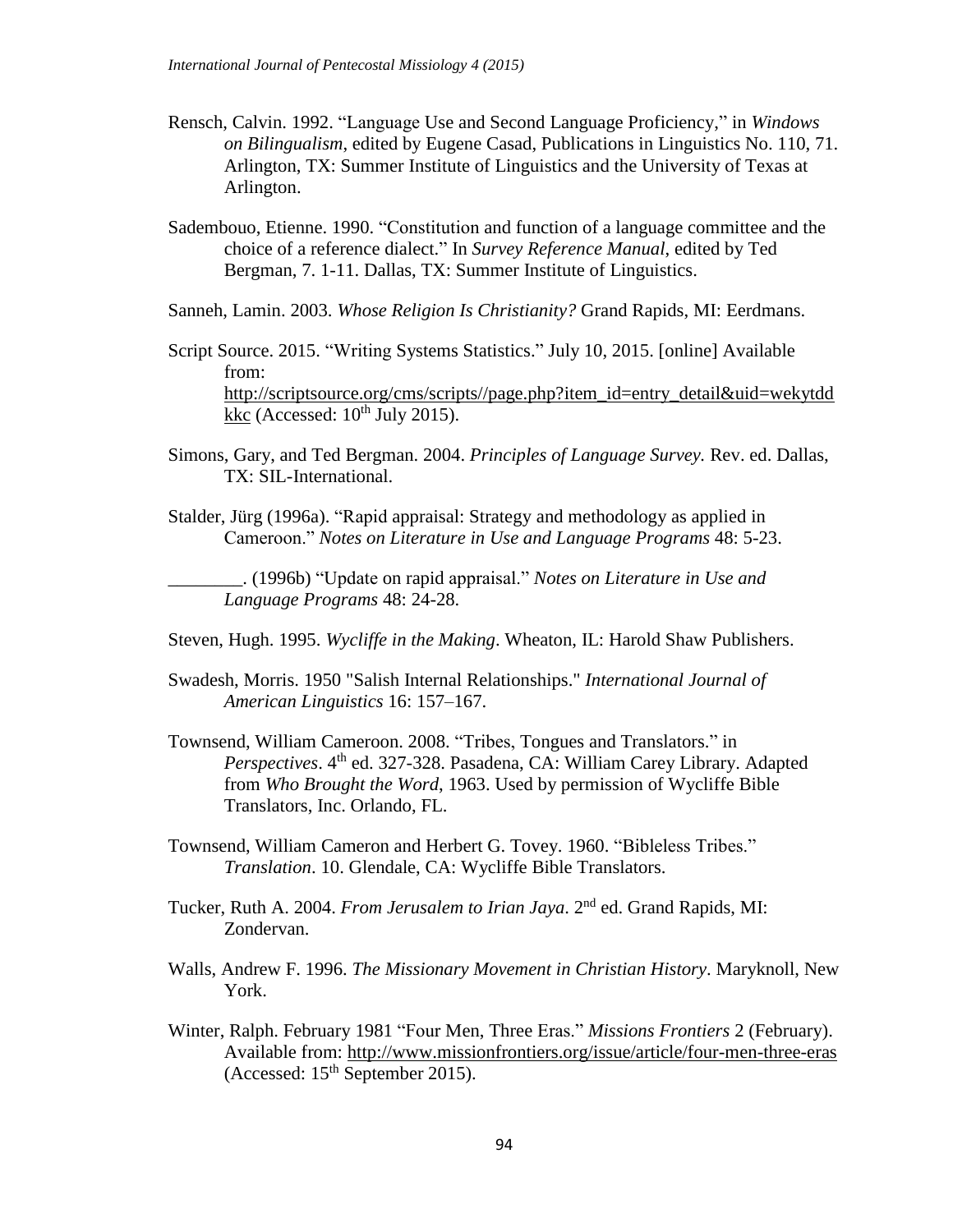\_\_\_\_\_\_\_\_. 1999. "The New Macedonia." In *Perspectives on the World Christian* Movement: A Reader, edited by Ralph Winter and Steve Hawthorne, 3<sup>th</sup> ed. 339-353 Pasadena, CA: William Carey Library. Available from: <http://joshuaproject.net/assets/media/articles/the-highest-priority.pdf> (Accessed: 15<sup>th</sup> September 2015.

- Wolfram, Walt and Ralph W. Fasold. 1974. *The Study of Social Dialects in American English*. Prentice Hall, Inc. Englewood cliffs, New Jersey.
- Wycliffe Global Alliance, 2014. "Statistics". Dallas, TX. October 1, 2014. [online] Available from: <http://www.wycliffe.net/statistics>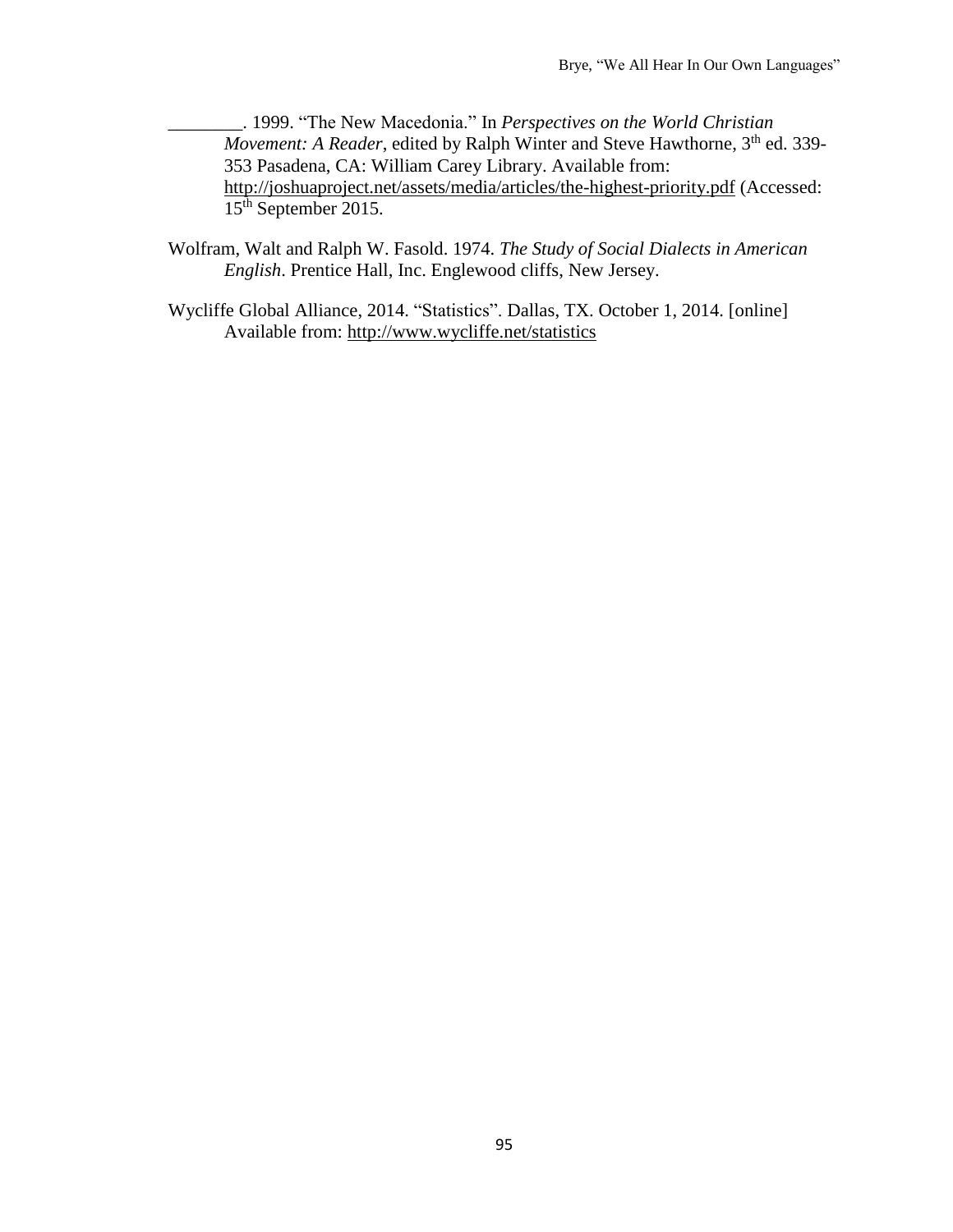# **Appendix 1: Four Common Sociolinguistic Field Realities**

| <b>Situation</b>                                                                                                                                                                                                                                          | <b>Research Question</b>                                                                                                                                                                                                  | <b>Survey Type</b>                                                     | <b>Methods, Indicators</b>                                                                                                                                                                                                              |
|-----------------------------------------------------------------------------------------------------------------------------------------------------------------------------------------------------------------------------------------------------------|---------------------------------------------------------------------------------------------------------------------------------------------------------------------------------------------------------------------------|------------------------------------------------------------------------|-----------------------------------------------------------------------------------------------------------------------------------------------------------------------------------------------------------------------------------------|
| Too little is known about<br>people and their languages in a<br>geographical region to be able<br>to start strategizing about<br>translation.                                                                                                             | What is the general<br>sociolinguistic situation<br>in a specific<br>geographical region?                                                                                                                                 | Rapid Appraisal                                                        | Secondary/prior research<br>Interviews with informed insiders<br>about peoples' social and language<br>situation, usually within the<br>confines of the boundaries                                                                      |
| In a region, distinct yet related<br>languages or dialect varieties<br>may be spoken-some<br>different enough from one<br>another to block<br>communication between<br>speakers, while others are not.                                                    | How might speech<br>varieties in a region be<br>grouped (in terms of<br>linguistics, group<br>affinity, and<br>communication<br>potential)?                                                                               | Dialect                                                                | Lexicostatistics<br>Intelligibility tests<br>Interviews, assessing<br>ethnolinguistic identity (We are<br>"one" people!) with matched-guise<br>or post-test questions                                                                   |
| Many (or all) people in a<br>geographic area may speak a<br>Language of Wider<br>Communication (e.g. "trade"<br>language, lingua franca) to<br>some degree for talking with<br>native speakers whose<br>language(s) they do not<br>adequately understand. | Can people of a speech<br>community understand a<br>Language of Wider<br>Communication? If so,<br>how well? (Can they<br>understand and access<br>the spoken Gospel and<br>any translated scripture<br>in this language?) | Multilingualism                                                        | <b>Bilingual Proficiency Tests</b><br>Questions about:<br>ethnolinguistic vitality (Is everyone<br>using the language every day for<br>everything?), language use patterns,<br>and attitudes (matched-guise and<br>post-test questions) |
| People of a speech community<br>lack oral or written materials<br>in their language. But<br>translated Scripture is already<br>(or becoming) available in a<br>language that is geographically<br>near or linguistically related to<br>their own.         | Can people of a speech<br>community be served by<br>translated Scripture and<br>other materials that are<br>(becoming) available in<br>a language<br>geographically near or<br>linguistically related to<br>their own?    | Extensibility<br>e.g. of Noone to<br>other languages<br>of the Cluster | 1. Comprehension<br>(Able to understand a language?)<br>2. Language Attitudes<br>(Willing to use a language they<br>understand?)                                                                                                        |

# Simons and Bergman 2004; Brye 2015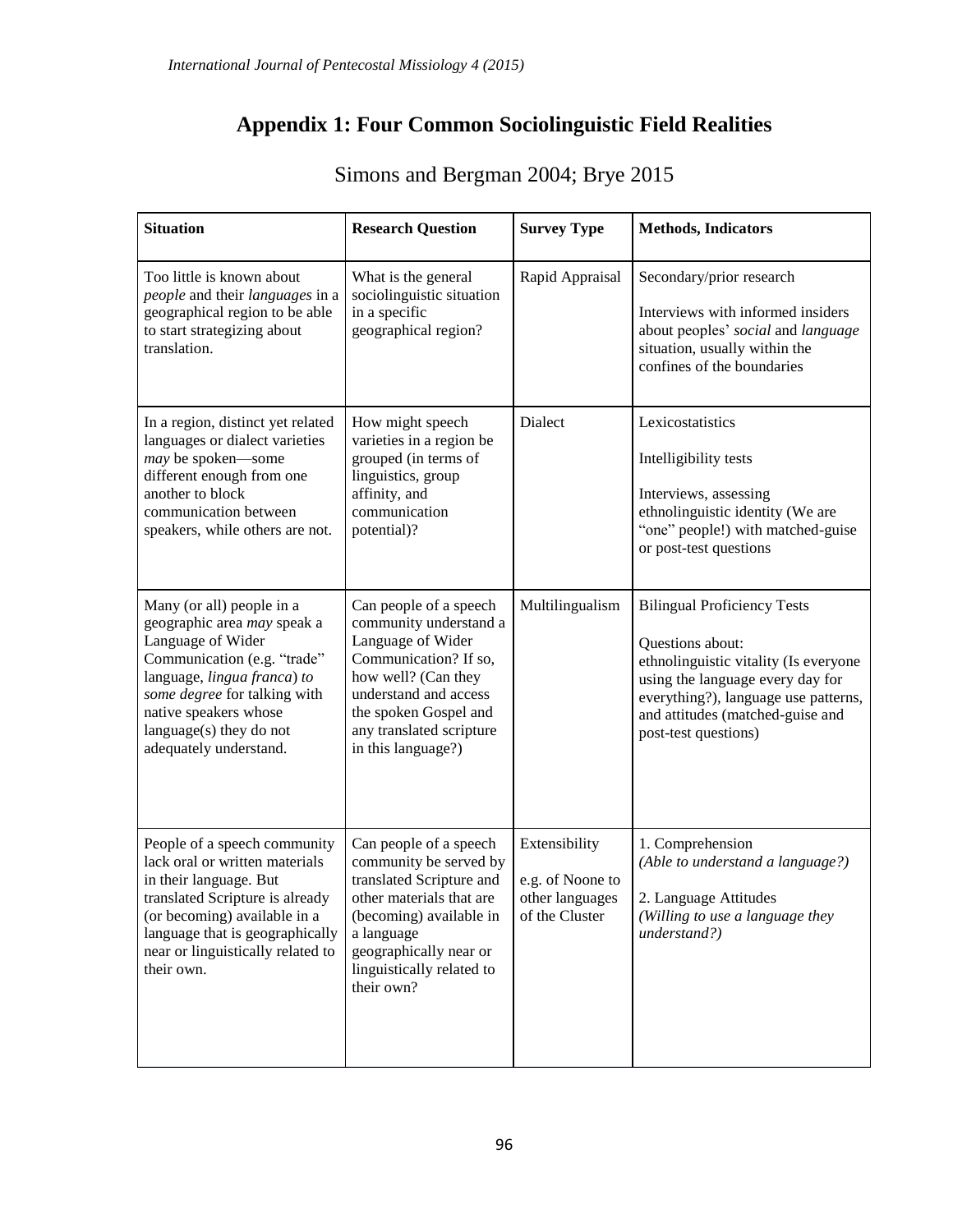# **Appendix 2: Findings**

## *Noone vs. Ncane*

• Noone (25,000) is the largest of the seven East Beboid languages (and larger than any Beboid language), but, at the time of our research, it was geographically separated from these languages. Ncane, on the other hand, was the most geographically central language, and it appeared to be the one best understood by other language groups based on RTT comprehension scores. However, group interviews in Ncane revealed an unwillingness (resistance) to be included in a Noone language project.

## *Mungong*

- Comprehension: Intelligibility: 100% comprehension of the Group RTT of the Ncane text. Interviewees claimed to understand the languages around them with an especially "high" level of comprehension of Noone, yet scored only 75% on the Group RTT of the Noone text while scoring 100% on the Ncane Group RTT. (Lexicostatistical similarity: 93% with Ncane, 89% with Noone.)
- Attitudes: The Mungong group interview initially revealed a greater identification with Noone-speaking people. But after listening to both Noone and Ncane (RTT) texts, Mungong subjects instead affirmed their greater affinity toward Ncane.
- Conclusion: Mungong could be included with Ncane, or perhaps with Noone.

# *Nsari*

- Comprehension: Intelligibility: 82.5–85% score on the Ncane RTT comprehension text, but only 30.75% of the Noone text.
- Attitudes: Positive toward Ncane.
- Conclusion: Nsari probably could be included with Ncane.

# *Kemezung*

- Comprehension: Intelligibility: 84.1% correct response to the Bebe text comprehension questions.
- Attitudes: Positive toward Bebe-speakers, but reluctant to be part of a Bebe project.

# *Bebe*

- Comprehension: Intelligibility: 76.3% and 76.6% (marginal) comprehension of the Kemezung text. Wide range (45.4%, 82.7%) of comprehension of the Nsari text is likely due to the divergent proximity of the two Bebe villages to Nsari villages as well as of the limited opportunity for people from the eastern-most Bebe village of Jama to be in contact with Nsari-speakers.
- Attitudes: Positive toward the Kemezung language and its speakers, also toward Nsari.

# *Cung*

 Cung shares >70% lexicostatistical similarity with each of the other East Beboid languages. But a significant population of Bum-speakers residing in Cung means that Cung interviewees characterize their village as "mixed".